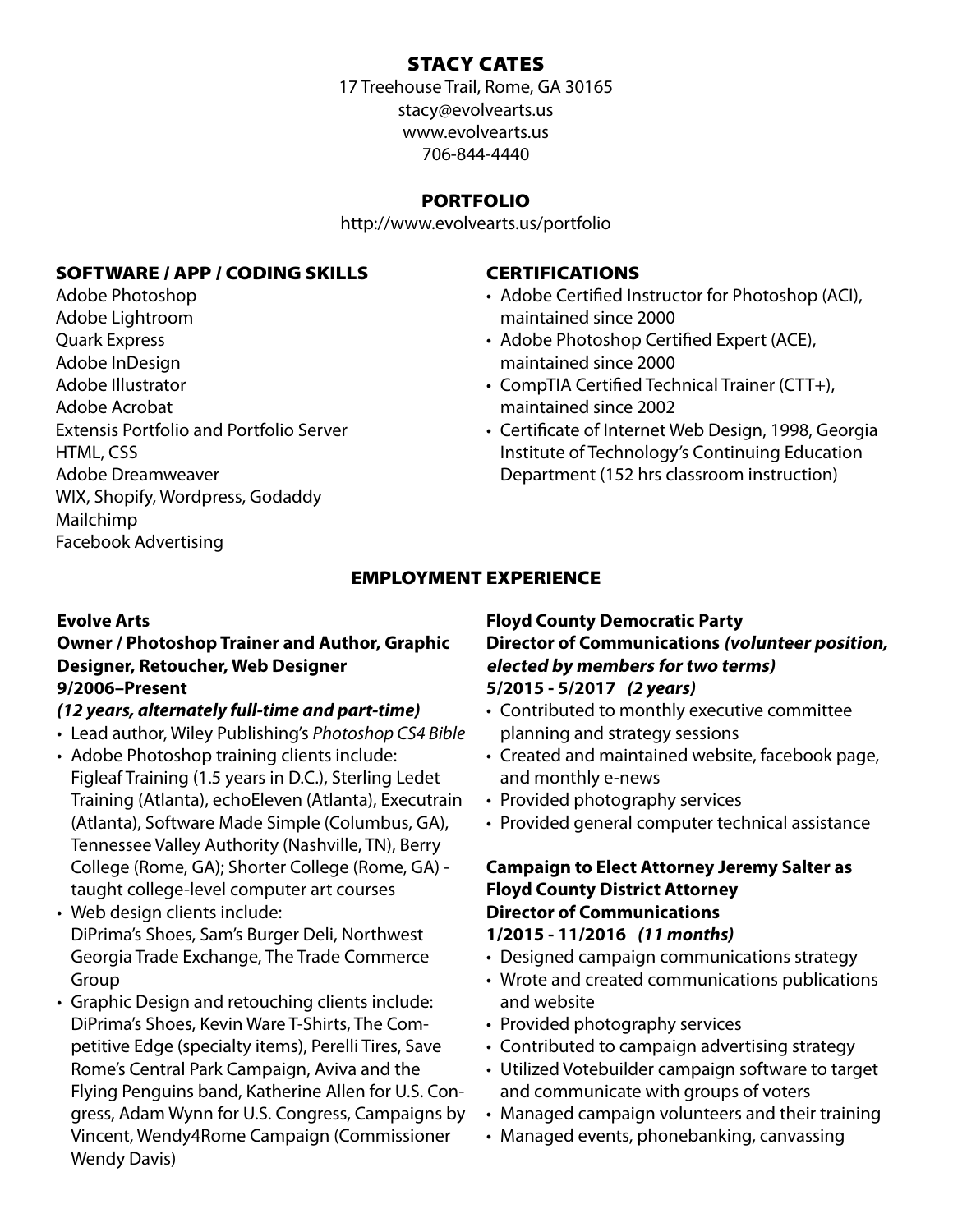### **Berry College Office of Public Relations 5/1991–9/2006** *(15 years)* **Senior Designer**

- Designed publications and a wide variety of graphics and support materials, prepared them for printing and electronic viewing
- Retouched, enhanced, and color-corrected images
- Worked with high- and low-end commercial printers and specialty vendors
- Edited publication copy for my projects, as well as many other projects in the public relations office
- Created illustrations for publications
- Created and maintained the Berry College Public Relations Web site
- Contributed significantly to the development of publication and website design guidelines for the college
- Designed and maintained Extensis Portfolio image and assets database and administered the
- Extensis Portfolio Server that provided access to MACs and PCs on the campus network
- Managed freelance staff

### **Rome News Tribune 6/1988–11/1989** *(1.5 years)* **Graphic Designer**

**The Nash Printing Company 11/1986–6/1988**  *(1.5 years)* **Graphic Designer**

### EDUCATION

- Approximately 2 years of college credit from two institutions: Atlanta College of Art (which merged into Savannah College of Art in Atlanta) and Georgia Highlands College. As a Visual Communications and Art major, I earned credits for numerous art classes, as well as some core curriculum classes.
- Approximately 2 years of technical-college credit from: Northwest Georgia Technical College in the computer programming track (coding, general computer science, and accounting).
- Gained valuable knowledge by reading books by the Photoshop and digital-color industry leaders (Dan Margulis, Bruce Frasier, Katrin Eismann, etc.) and by attending many seminars, conferences, software trainings, and continuing education classes during my career.
- As the lead author for *Photoshop CS4 Bible*, I dug deeper than ever before to confirm and expand my understanding of Photoshop and color management.

### AWARDS

I earned more than 18 graphic design awards from the Council for Advancement and Support of Education (CASE) during the 15 years I worked at Berry College.